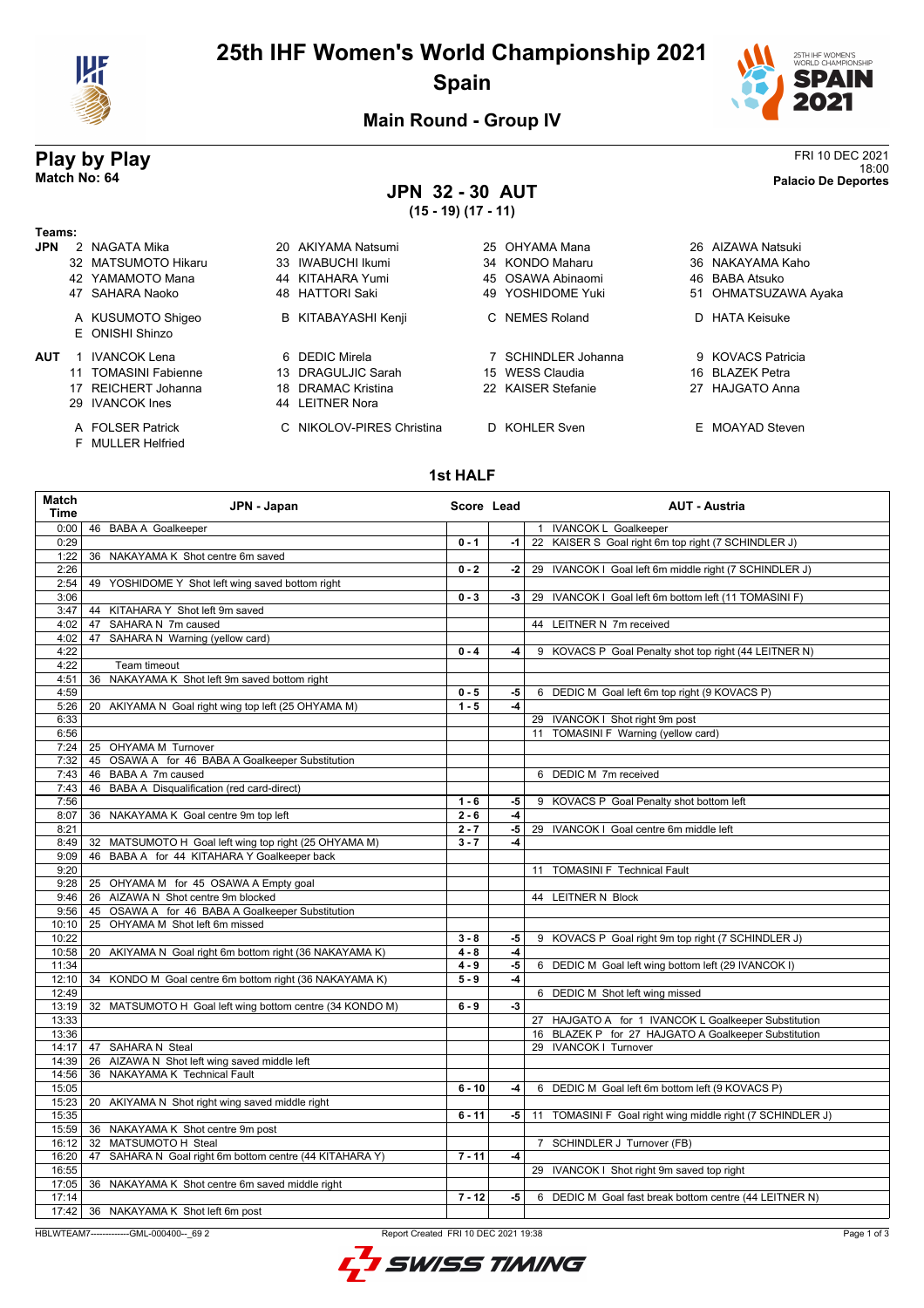



## **Main Round - Group IV**

#### **Play by Play** FRI 10 DEC 2021 18:00 **Match No: 64 Palacio De Deportes**

**JPN 32 - 30 AUT (15 - 19) (17 - 11)**

**1st HALF**

| <b>Match</b><br><b>Time</b> | JPN - Japan                                               | Score Lead |      | <b>AUT - Austria</b>                                    |
|-----------------------------|-----------------------------------------------------------|------------|------|---------------------------------------------------------|
| 18:14                       |                                                           |            |      | 9 KOVACS P Shot right 9m missed                         |
| 18:48                       | 26 AIZAWA N Goal centre 6m bottom centre (47 SAHARA N)    | $8 - 12$   | $-4$ |                                                         |
| 19:34                       |                                                           | $8 - 13$   | -5   | 29 IVANCOK I Goal left 9m middle centre (7 SCHINDLER J) |
| 20:05                       | 36 NAKAYAMA K Goal breakthrough bottom right              | $9 - 13$   | $-4$ |                                                         |
| 20:37                       |                                                           | $9 - 14$   | $-5$ | 29 IVANCOK I Goal left 6m bottom left (9 KOVACS P)      |
| 21:03                       | 32 MATSUMOTO H Goal left wing middle right (26 AIZAWA N)  | $10 - 14$  | $-4$ |                                                         |
| 21:40                       |                                                           | $10 - 15$  | $-5$ | 11 TOMASINI F Goal right wing top right (29 IVANCOK I)  |
| 22:04                       | 36 NAKAYAMA K Goal left 9m bottom right (34 KONDO M)      | $11 - 15$  | $-4$ |                                                         |
| 23:01                       |                                                           | $11 - 16$  | $-5$ | 29 IVANCOK I Goal centre 9m top right (9 KOVACS P)      |
| 23:31                       | 26 AIZAWA N Shot centre 6m saved middle right             |            |      |                                                         |
| 23:41                       |                                                           |            |      | 9 KOVACS P Shot right 9m saved middle centre            |
| 23:59                       | 32 MATSUMOTO H Turnover                                   |            |      | 9 KOVACS P Steal                                        |
| 23:59                       |                                                           |            |      | 11 TOMASINI F Shot right wing saved middle centre       |
| 24:08                       |                                                           | $11 - 17$  | $-6$ | 9 KOVACS P Goal right 6m bottom right (44 LEITNER N)    |
| 24:33                       | 25 OHYAMA M Goal breakthrough bottom right                | $12 - 17$  | -5   |                                                         |
| 25:12                       |                                                           |            |      | 7 SCHINDLER J Technical Fault                           |
| 25:19                       | 34 KONDO M 7m received                                    |            |      | 11 TOMASINI F 7m caused                                 |
| 25:42                       | 36 NAKAYAMA K Goal Penalty shot bottom right (34 KONDO M) | $13 - 17$  | -4   |                                                         |
| 25:45                       |                                                           |            |      | 1 IVANCOK L for 16 BLAZEK P Goalkeeper Substitution     |
| 26:08                       |                                                           |            |      | 44 LEITNER N for 1 IVANCOK L Empty goal                 |
| 26:35                       |                                                           |            |      | Team timeout                                            |
| 26:46                       |                                                           |            |      | 9 KOVACS P Turnover                                     |
| 26:56                       | <b>KONDO M Technical Fault</b><br>34                      |            |      |                                                         |
| 26:56                       | KONDO M 2-minutes suspension<br>34                        |            |      |                                                         |
| 26:56                       |                                                           | $13 - 18$  | -5   | 11 TOMASINI F Goal right wing bottom right (9 KOVACS P) |
| 26:56                       |                                                           |            |      | 1 IVANCOK L for 22 KAISER S Goalkeeper back             |
| 27:27                       | 36 NAKAYAMA K for 45 OSAWA A Empty goal                   |            |      |                                                         |
| 27:44                       | 32 MATSUMOTO H Goal left wing bottom right (25 OHYAMA M)  | $14 - 18$  | $-4$ |                                                         |
| 28:12                       | 45 OSAWA A for 20 AKIYAMA N Goalkeeper back               |            |      |                                                         |
| 28:13                       |                                                           |            |      | 9 KOVACS P Turnover (FB)                                |
| 28:20                       | 25 OHYAMA M Shot left wing saved bottom right             |            |      |                                                         |
| 28:32                       |                                                           | $14 - 19$  | -5   | 9 KOVACS P Goal right 6m middle right (7 SCHINDLER J)   |
| 29:07                       | 26 AIZAWA N for 45 OSAWA A Empty goal                     |            |      |                                                         |
| 29:11                       | 45 OSAWA A for 44 KITAHARA Y Goalkeeper back              |            |      |                                                         |
| 29:22                       | 26 AIZAWA N Goal right 6m top right (36 NAKAYAMA K)       | $15 - 19$  | $-4$ |                                                         |
| 29:50                       |                                                           |            |      | 9 KOVACS P Technical Fault                              |
| 29:58                       | 26 AIZAWA N Shot centre 9m blocked                        |            |      | 7 SCHINDLER J Block                                     |

#### **2nd HALF**

| <b>Match</b><br><b>Time</b> | JPN - Japan                                              | Score Lead |      | <b>AUT - Austria</b>                                      |
|-----------------------------|----------------------------------------------------------|------------|------|-----------------------------------------------------------|
| 30:00                       | 45 OSAWA A Goalkeeper                                    |            |      | 16 BLAZEK P Goalkeeper                                    |
| 30:58                       | NAKAYAMA K Goal right 6m bottom left (34 KONDO M)<br>36  | $16 - 19$  | $-3$ |                                                           |
| 31:30                       |                                                          | $16 - 20$  | -4   | SCHINDLER J Goal breakthrough bottom left                 |
| 31:52                       | 36 NAKAYAMA K Turnover                                   |            |      | <b>SCHINDLER J Steal</b>                                  |
| 32:27                       |                                                          | $16 - 21$  | $-5$ | TOMASINI F Goal right wing top left (7 SCHINDLER J)<br>11 |
| 33:17                       | 34 KONDO M Goal right 6m bottom left (26 AIZAWA N)       | $17 - 21$  | $-4$ |                                                           |
| 34:05                       |                                                          |            |      | IVANCOK I Shot centre 6m saved middle centre<br>29        |
| 34:49                       |                                                          |            |      | SCHINDLER J Shot centre 6m post                           |
| 35:10                       |                                                          |            |      | 9 KOVACS P Shot right 6m saved middle left                |
| 35:19                       | 20 AKIYAMA N Shot centre 6m saved middle left            |            |      |                                                           |
| 36:14                       | 34 KONDO M Goal breakthrough bottom left                 | $18 - 21$  | $-3$ |                                                           |
| 36:15                       |                                                          |            |      | 44 LEITNER N 2-minutes suspension                         |
| 36:21                       |                                                          |            |      | 22 KAISER S for 16 BLAZEK P Empty goal                    |
| 37:19                       |                                                          |            |      | IVANCOK   Shot left 6m missed<br>29                       |
| 37:31                       | MATSUMOTO H Goal left wing top right (26 AIZAWA N)<br>32 | $19 - 21$  | $-2$ |                                                           |
| 38:15                       | <b>SAHARA N Steal</b><br>47                              |            |      | 9 KOVACS P Turnover                                       |
| 38:26                       | KONDO M Goal empty goal middle centre<br>34              | $20 - 21$  | -1   |                                                           |
| 38:39                       |                                                          |            |      | 16 BLAZEK P for 29 IVANCOK I Goalkeeper back              |
| 39:16                       |                                                          |            |      | 9 KOVACS P Shot left 6m saved middle right                |
| 39:38                       | 34 KONDO M 7m received                                   |            |      | SCHINDLER J 7m caused                                     |
| 39:55                       | 36 NAKAYAMA K Penalty shot post                          |            |      |                                                           |
| 40:31                       |                                                          |            |      | Team timeout                                              |
| 40:40                       |                                                          | $20 - 22$  | $-2$ | 17 REICHERT J Goal left 9m top right (7 SCHINDLER J)      |
| 41:15                       | AIZAWA N Goal breakthrough bottom centre<br>26           | $21 - 22$  | $-1$ |                                                           |
| 41:48                       | 32 MATSUMOTO H 7m caused                                 |            |      | 22 KAISER S 7m received                                   |
| 41:48                       | MATSUMOTO H 2-minutes suspension<br>32                   |            |      |                                                           |
| 41:52                       |                                                          | $21 - 23$  | $-2$ | SCHINDLER J Goal Penalty shot middle left (22 KAISER S)   |

HBLWTEAM7-------------GML-000400--\_69 2 Report Created FRI 10 DEC 2021 19:38

L<sup>7</sup> SWISS TIMING